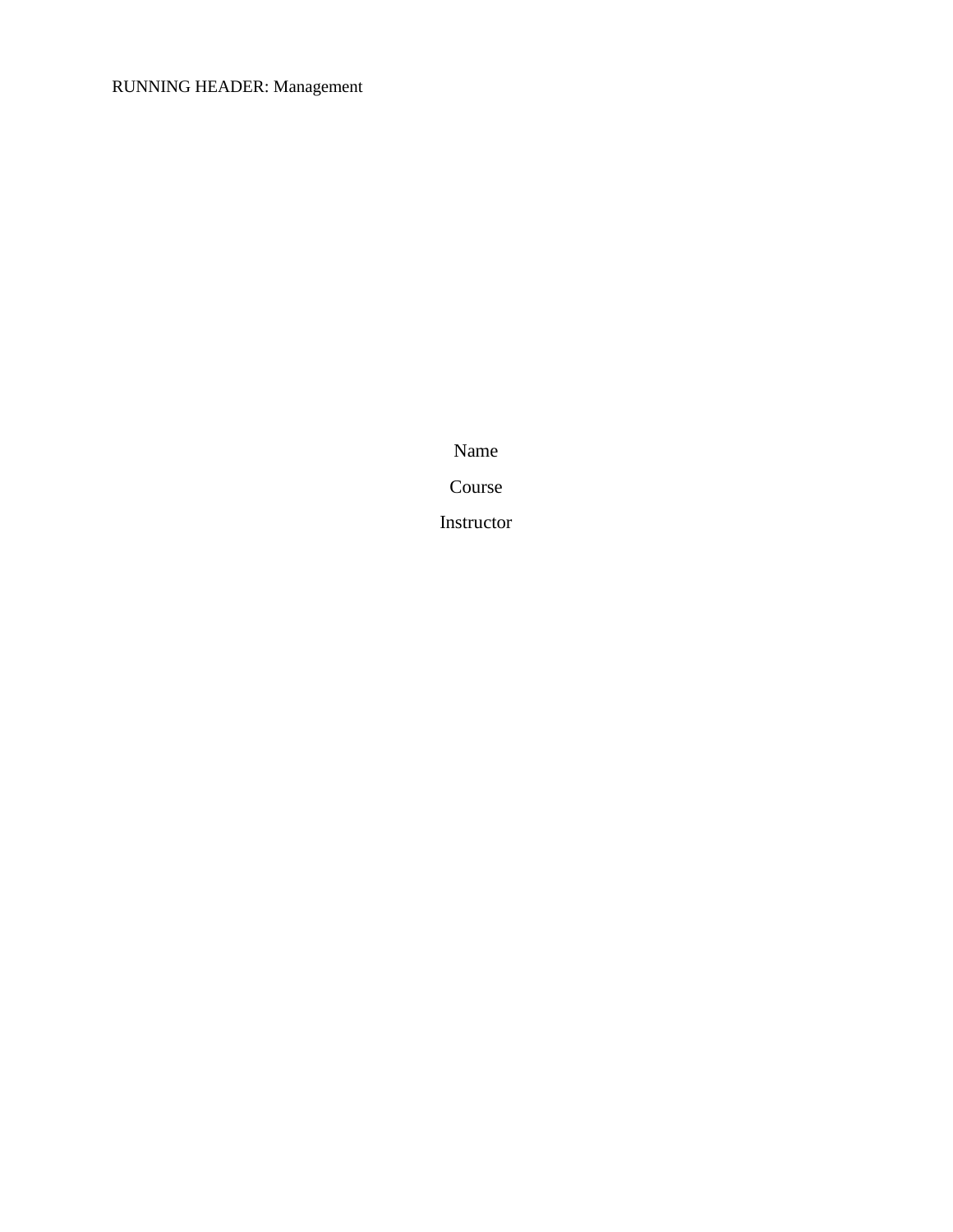## **Leading**

A choice of the leadership approach to be adopted depends on the level of skills and experience of those led. As is the case leading a team of diverse professionals to achieve a common goal and that is; successfully complete the project as planned, one will need to put into consideration experience of each of the team player when dealing with them. (Koontz, 2010) Ability to motivate those led is what makes a leader successful because leadership is about motivating others with an aim of achieving a desired result.

The first thing a manager should do after assuming the leadership of a team is to learn as much as they can about their new environment. Secondly, calling a meeting with all team members to emphasis on the importance of the contribution of each them to the overall goal of the project will to create a good relationship with the team members. Third, since the manager is dealing with team players who understand their roles and responsibilities it is prudent to leave them to work at their duty stations without much supervisions.

The manager main role in this case will be to make decisions and communicate them. A project output level varies from time to time depending on demand of this electronic parts, it is the duty of the manager to coordinate all the activities in the project to ensure the planned output levels are achieved at all times. In case of a crisis such as shortage of input materials, shortage of labor, plant breakdown and other disturbances it's the duty of the manager to attend to such matters. Lastly, the manager need to choose types rewards and punishments that will motivate their staff.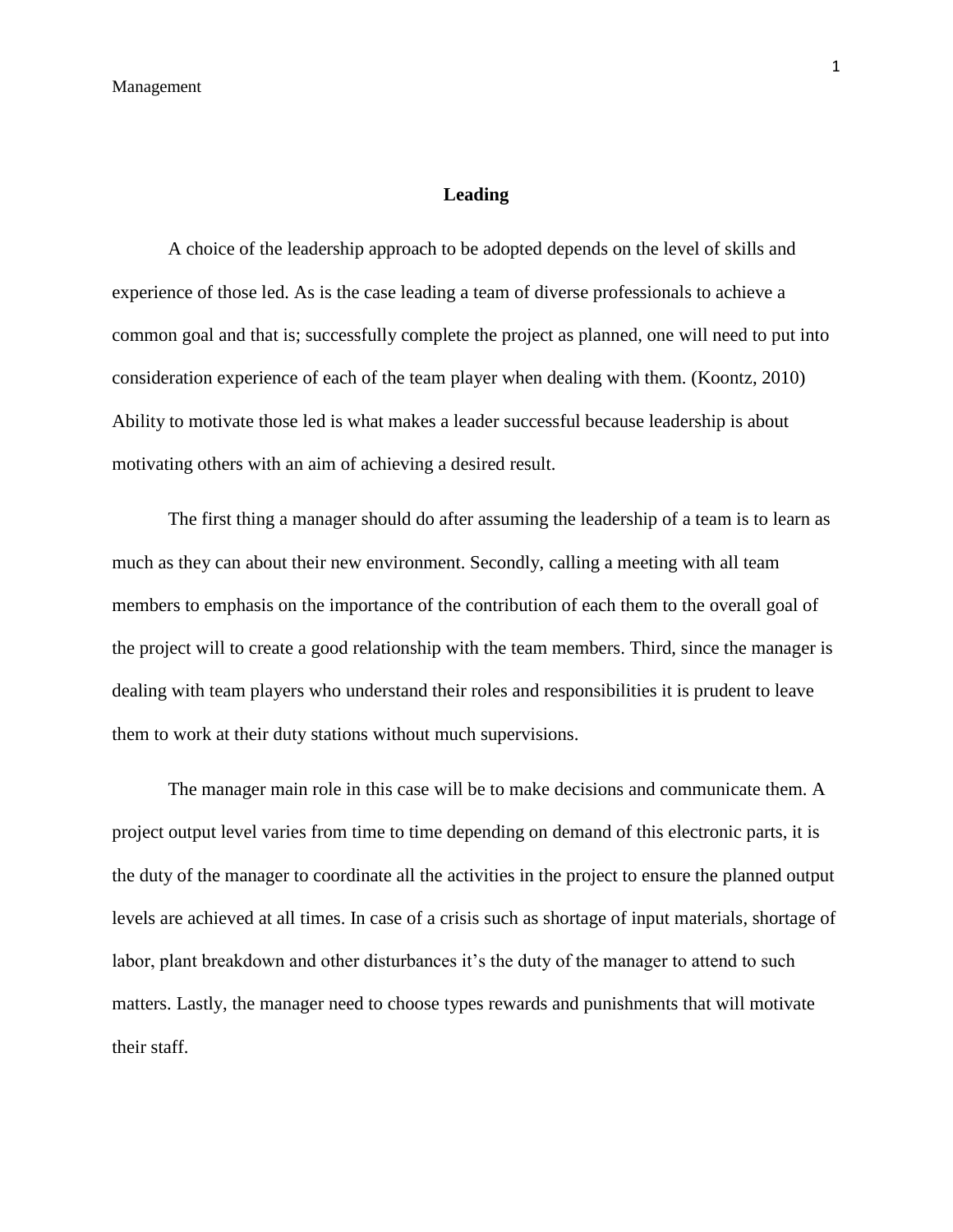## **Addressing Problems**

Before a tender is awarded a contract is signed between both parties which is a legally binding document. Therefore, the plan to attack the construction company has to be founded on the terms stipulated in the contract document. The main concerns observed are; use of substandard materials and not adhering to safety standards requirements.

On the first accusation, (Clarkson, LeRoy,  $\&$  B., 2014)this amounts to breach of a contract and the construction company can be sued for such. If the contracting company decides to file a case in a court of law, the contractor will be liable to pay for damages, if the case is presented to the licensing authority it can amount to the contractor losing their license or having it suspended. On the second issue at hand, the contracting party may lack legal grounds address the violation of safety standards requirements but the contracting party has moral authority to question how the contract is being undertaken by the contractor. In this regard the contracting party can write to the contractor ordering them to maintain the minimum safety standards as is required by the industry.

The plan to attack the construction company is: first, conduct a thorough investigation on use of substandard material by the contractor. If the contracting party is not able to do this by themselves, they can hire an external investigator to look into the issue at hand. Once all the facts have been acquired the contracting party can proceed to seek the counsel of an attorney. The attorney will look at the evidence acquired and identify which clauses of the contract have been breached. The attorney will advise the contracting party on the level of materiality of the evidence gathered this will be followed by an advice on the options available to the contracting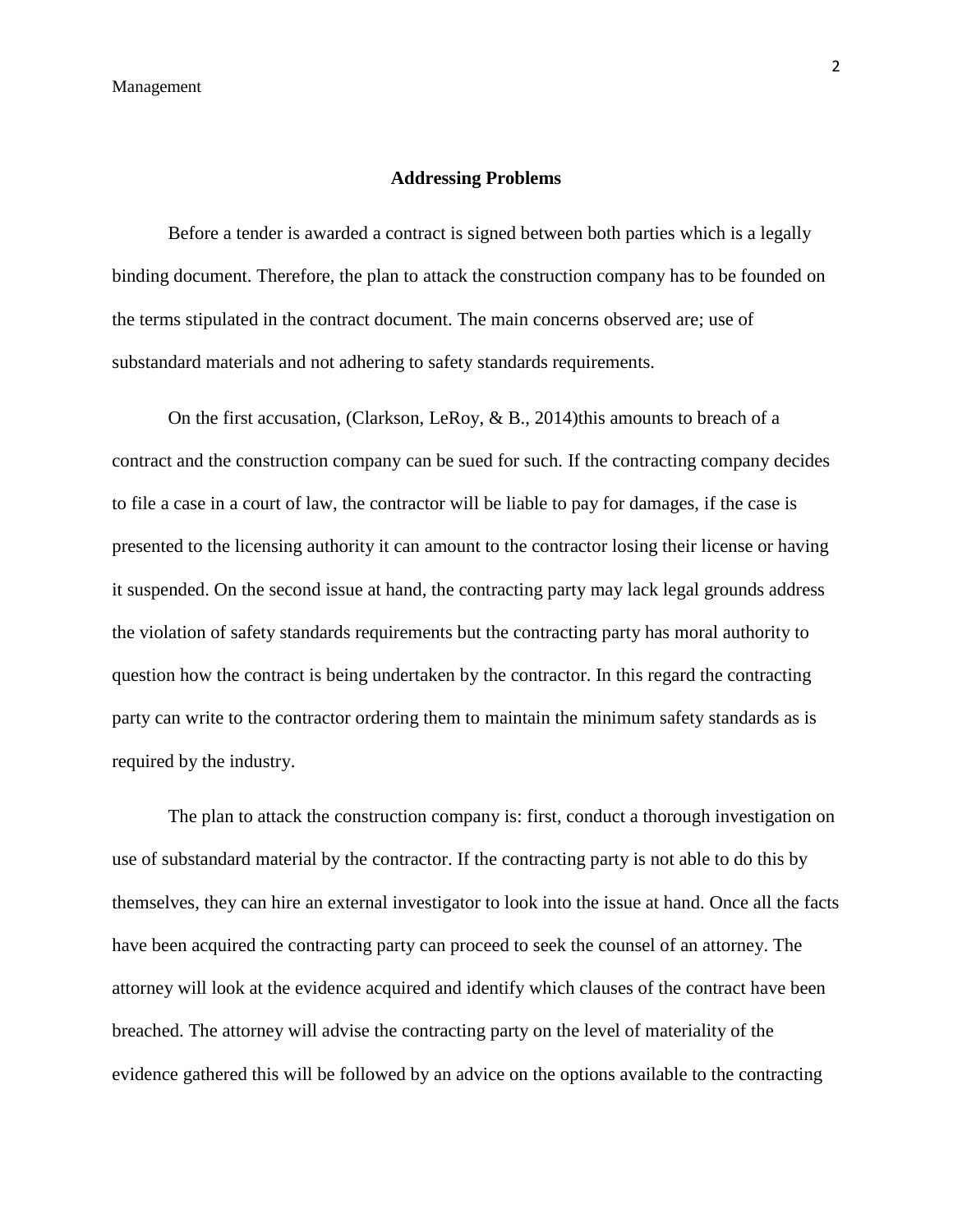party and the consequence of each option. The main option will be to sue the contactor or report them to the licensing authority.